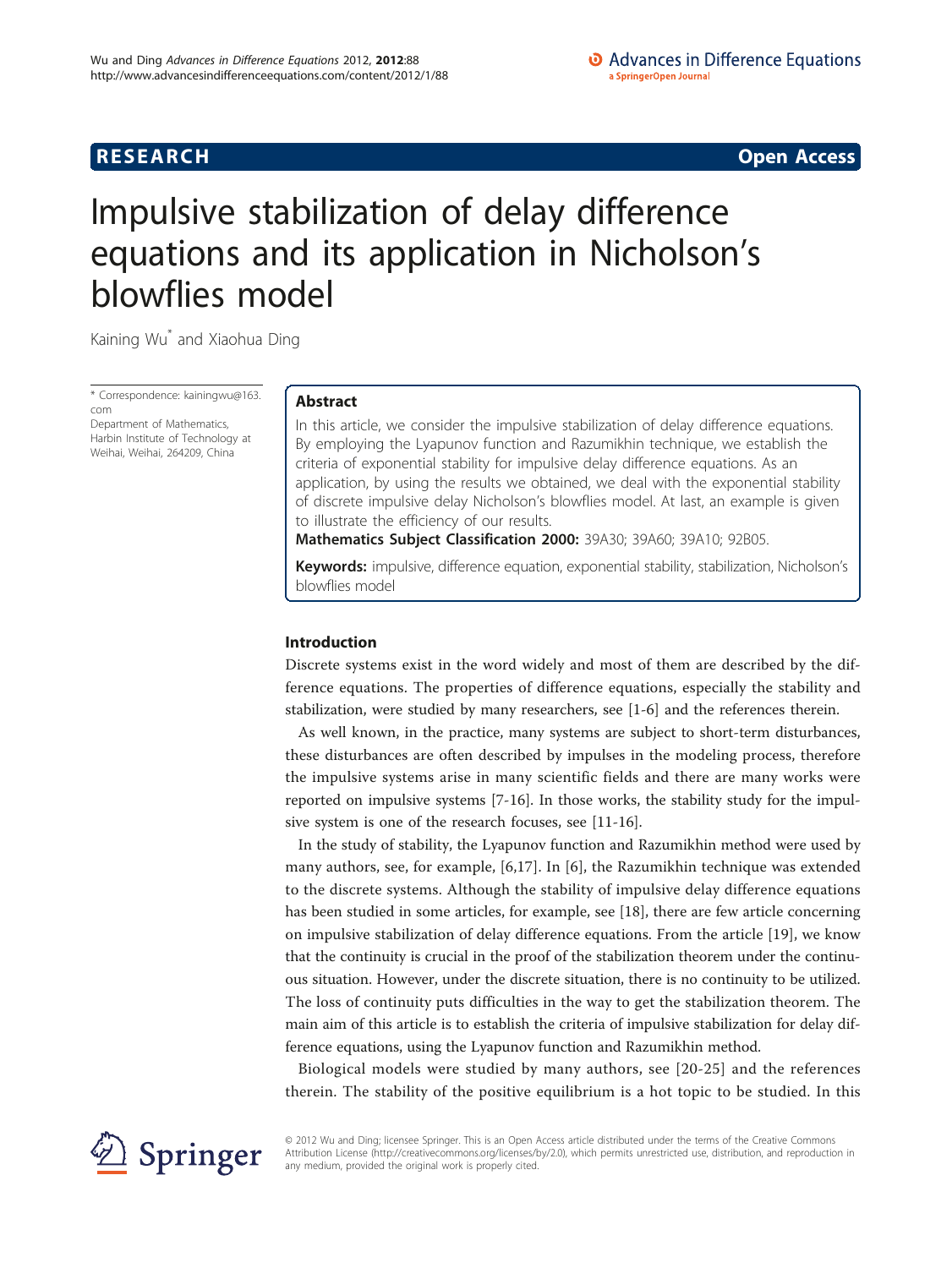article, we also study the stabilization of an impulsive delay difference Nicholson's blowflies model. We take an unstable difference Nicholson's blowflies equation without impulses, then the impulsive effects are adopted and the criterion of stability is established for the impulsive Nicholson's blowflies model.

The rest of this article is organized as follows. In Section 2, we introduce our notations and definitions. Then in Section 3, we present a theorem of impulsive stabilization for delay difference equations. In Section 4, by using our result, we deal with the discrete impulsive delay Nicholson's blowflies equation. In Section 5, an example is given to illustrate the efficiency of our results.

## Preliminaries

Let ℝ denote the field of real numbers and ℝ<sup>n</sup> denote the *n*-dimensional Euclidean space.  $\mathbb N$  and  $\mathbb Z$  represent the natural numbers and the integer numbers respectively. For some positive integer m,  $N_{-m} = \{-m, ..., -1, 0\}$ . Given a positive integer m, for any function  $\phi: N_{-m} \to \mathbb{R}^n$ , we define  $\|\varphi\|_m = \max_{\theta \in N_{-m}} \{|\varphi(\theta)|\}$ , where  $|\cdot|$  presents the Euclidean norm.

We consider the following impulsive delay difference system:

$$
\begin{cases} x(n+1) = f(n, x(n-m), x(n-m+1), \ldots, x(n)), n \neq \eta_k - 1, \\ x(\eta_k) = \beta_k x(\eta_k - 1), \end{cases} (1)
$$

where  $x(n) \in \mathbb{R}^n$ ,  $f: \mathbb{N} \times \underbrace{\mathbb{R}^n \times \cdots \times \mathbb{R}^n}_{m+1}$  $\rightarrow \mathbb{R}^n$ .  $\beta_k$  is a constant for any  $k \in \mathbb{N}$ . The impulsive moments  $\{\eta_k\}_1^{\infty}$  are natural numbers and satisfy  $0 = \eta_0 < \eta_1 < \cdots < \eta_k < \cdots$ ,  $\eta_k$ 

 $\rightarrow \infty$  as  $k \rightarrow \infty$ .

The following initial values are imposed on system (1):

$$
x(s) = \varphi(s), s \in N_{-m}, \tag{2}
$$

where  $\phi$ : [-*m*, 0]  $\rightarrow \mathbb{R}^n$  satisfies  $|| \phi ||_m < \infty$ .

We assume  $f(n, 0, 0, ..., 0) \equiv 0$ , then systems (1) admits the trivial solution. We also assume that for any initial values  $x(s) = \phi(s)$ ,  $s \in N_{-m}$ , system (1) has a unique solution, denoted by  $x(n, \phi)$ .

Definition 1. [\[6](#page-9-0)] The trivial solution of (1) is said to be globally exponentially stable, if for any solution  $x(n, \phi)$  with the initial data  $x(n) = \phi(n)$ ,  $n \in N_{-m}$ , there exist constants  $\gamma > 0$  and  $M > 0$  such that

$$
|x(n,\varphi)| \le M \|\varphi\|_{m} e^{-\gamma n}, \ \forall n \in N_{-m} \cup \mathbb{N}.
$$
 (3)

# Impulsive stabilization of delay difference equations

In this section, we present the stabilization theorem of impulsive delay difference equations. By using the Razumikhin technique, we obtain the sufficient conditions to guarantee the exponential stability of system (1). Moreover, another criterion of exponential stability for system (1) is given, which does not depend on the Lyapunov function but just depends on the system function f, impulsive moments  $\{\eta_k\}$  and the impulsive gain  $\{\beta_k\}$ . Some techniques we used in the proof of the stabilization theorem are motivated by [[19\]](#page-9-0).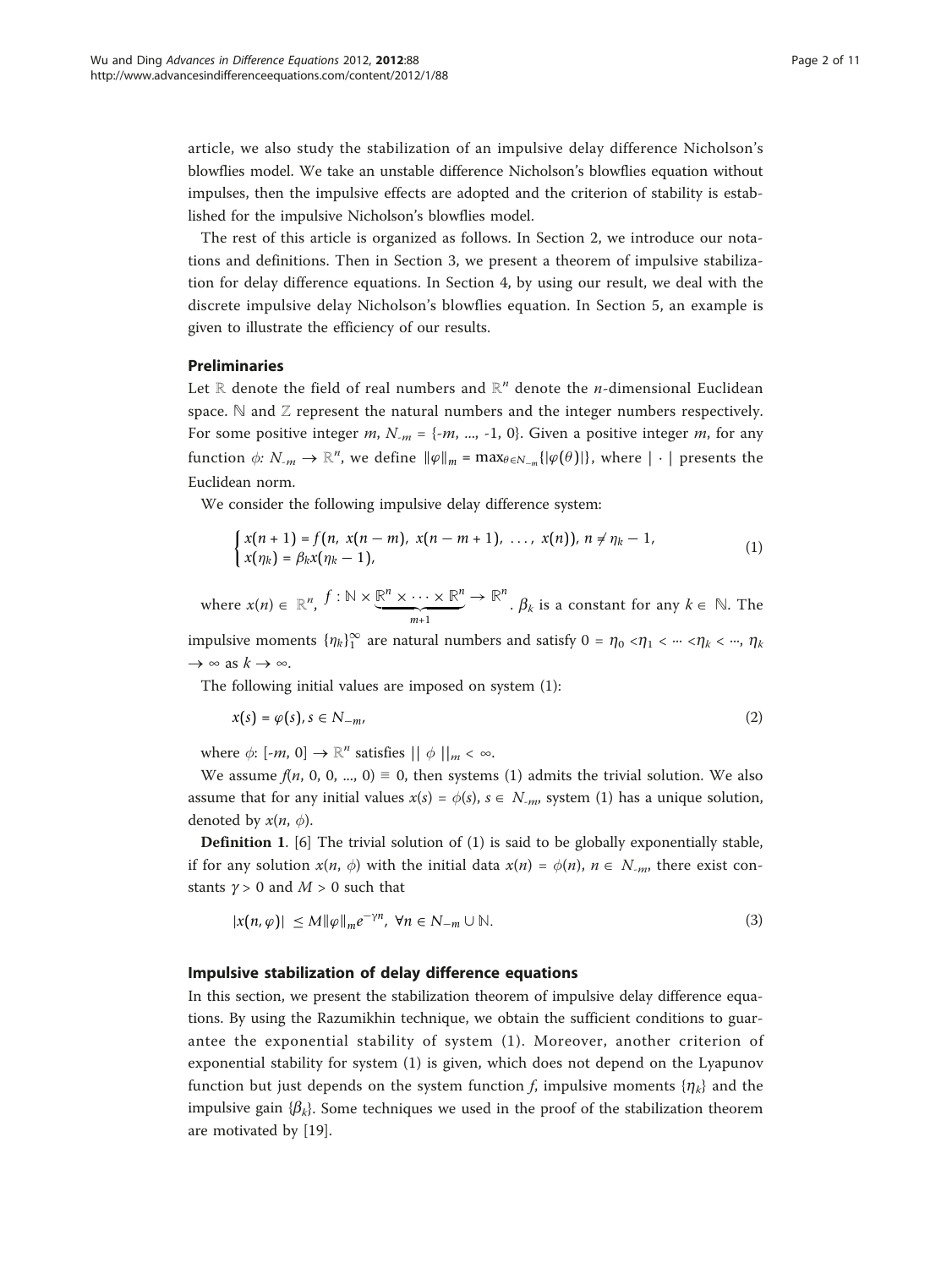**Theorem 2.** Assume there exist a positive function V  $(n, x)$  and positive constants  $c_1$ ,  $c_2$ , p,  $\lambda$ ,  $\alpha$ ,  $\alpha > 1$ , such that

 $C_1: c_1 |x|^p \leq V(n, x) \leq c_2 |x|^p$ , for all  $n \in N_m$   $\cup \mathbb{N}$  and  $x \in \mathbb{R}^n$ . C<sub>2</sub>: If  $n \neq \eta_k$  - 1, for any function  $\phi: N_{-m} \cup \mathbb{N} \to \mathbb{R}^n$ , the following inequality holds

$$
V(n+1, f(n, \varphi)) \leq (1+\lambda)V(n, \varphi(n))
$$

whenever  $qV (n + 1, \phi(n + 1)) \ge V (n + s, \phi(n + s))$  for all  $s \in N_{-m}$ , where  $q \ge e^{2\lambda \alpha}$ .  $C_3$ :  $V(\eta_k, \beta_k(\phi(\eta_k - 1))) \le d_k V(\eta_k - 1, \phi(\eta_k - 1))$ , where  $d_k > 0$ .

 $C_4$ :  $\eta_{k+1}$  -  $\eta_k \leq \alpha$ ,  $\ln d_k + \alpha \lambda < \lambda (\eta_{k+1} - \eta_k)$ .

Then, for any initial data  $x(n) = \phi(n)$ ,  $n \in N_{-np}$  there exists a positive constant C, such that

$$
|x(n, \varphi)| \leq C ||\varphi||_{m} e^{-\frac{\lambda}{p}n},
$$

that is, the trivial solution of system (1) is exponentially stable. *Proof.* For the sake of simplicity, we write  $V(n) = V(n, x(n))$ .

Choose  $M > 1$ , such that

$$
(1+\lambda)c_2 \|\varphi\|_m^p \le M \|\varphi\|_m^p e^{-\lambda \eta_1} e^{-\alpha \lambda} < M \|\varphi\|_m^p e^{-\lambda \eta_1} \le q c_2 \|\varphi\|_m^p. \tag{4}
$$

We claim that for any  $n \in [\eta_k, \eta_{k+1}), k \in \mathbb{N}$ ,

$$
V(n) \leq M \|\varphi\|_{m}^{p} e^{-\lambda \eta_{k+1}}.
$$
\n<sup>(5)</sup>

First, we will show, when  $n \in [0, \eta_1)$ ,

$$
V(n) \leq M \|\varphi\|_m^p e^{-\lambda \eta_1}.\tag{6}
$$

Obviously, when  $n \in N_{-m}$ ,  $V(n) \leq M \|\varphi\|_m^p e^{-\lambda \eta_1}$ .

If (6) is not true, then there must be an  $\bar{n} \in [0, \eta_1 - 1)$  and an  $n^* \ge 0$  such that

$$
V(\bar{n}+1) > M \|\varphi\|_m^p e^{-\lambda \eta_1}, \quad V(n) \leq M \|\varphi\|_m^p e^{-\lambda \eta_1}, \quad n \leq \bar{n},
$$

and

$$
V(n^*) \le c_2 \|\varphi\|_m^p, \quad c_2 \|\varphi\|_m^p < V(n) \le M \|\varphi\|_m^p \, e^{-\lambda \eta_1}, \quad n^* < n \le \bar{n}.\tag{7}
$$

It should be pointed out there may be a case  $n^* = \bar{n}$ , that is, there no *n* satisfies the second segment of (7). If it is true, then for any  $n \leq \bar{n}$ , we have

$$
V(n) \le c_2 \|\varphi\|_m^p. \tag{8}
$$

Obviously, for any  $s \in N_{-m}$ ,

$$
qV(\bar{n}+1) > qM \|\varphi\|_m^p e^{-\lambda \eta_1} > qc_2 \|\varphi\|_m^p \ge V(\bar{n}+s).
$$

From  $C_2$  we get

$$
V(\bar{n}+1)\leq (1+\lambda)V(\bar{n}),
$$

that is

$$
V(\bar{n}) \ge \frac{1}{1+\lambda} V(\bar{n}+1) > \frac{1}{1+\lambda} M \|\varphi\|_m^p e^{-\lambda \eta_1}
$$
  
= 
$$
\frac{e^{\alpha \lambda}}{1+\lambda} M \|\varphi\|_m^p e^{-\lambda \eta_1} e^{-\alpha \lambda}
$$
  
> 
$$
M \|\varphi\|_m^p e^{-\lambda \eta_1} e^{-\alpha \lambda} \ge c_2 \|\varphi\|_m^p,
$$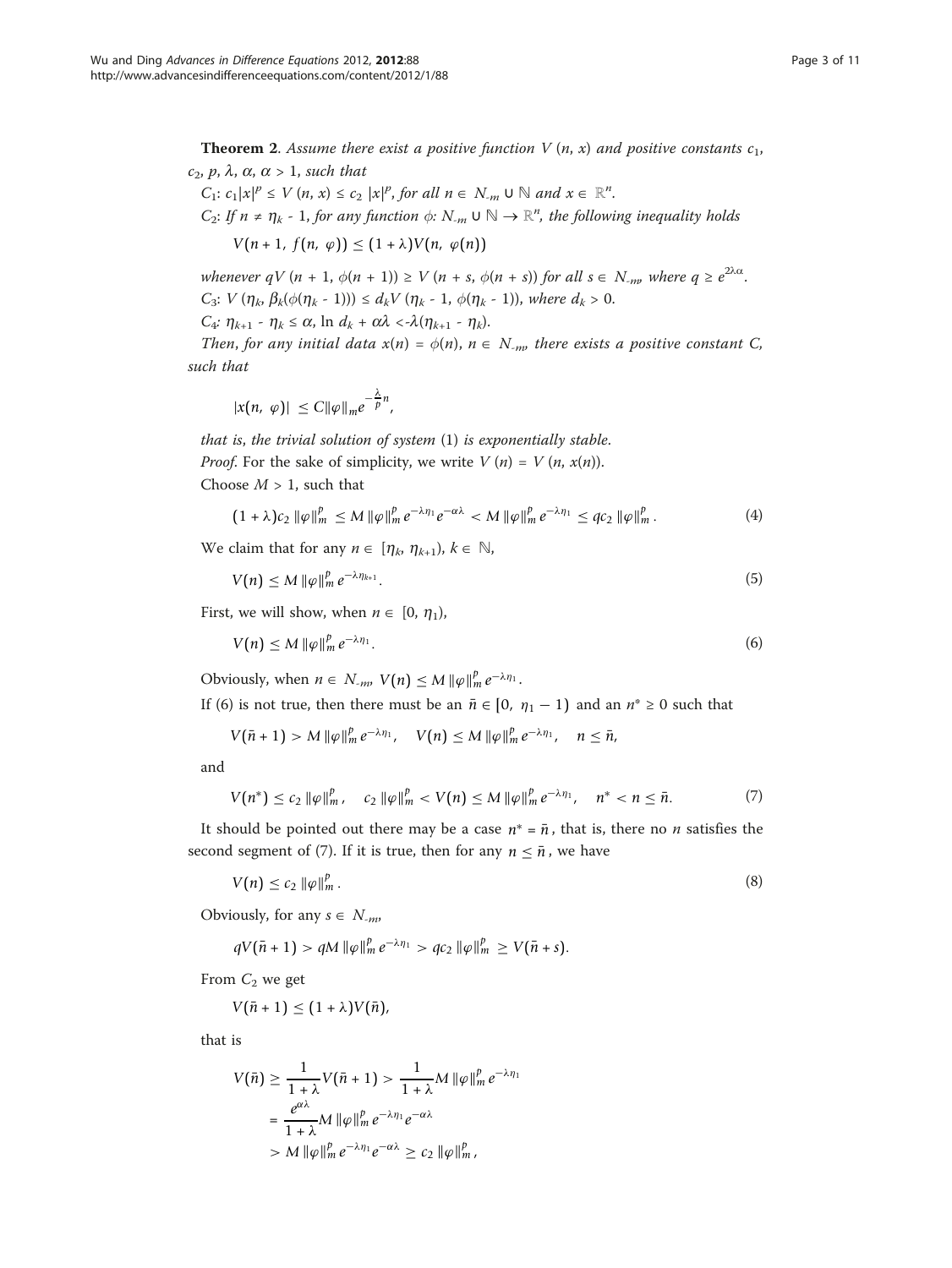which contradicts with (8), then there must be an  $n$  such that the second segment of (7) holds.

When  $n \in [n^* + 1, \bar{n}]$ , from (7),

$$
V(n+s) \leq M \|\varphi\|_m^p e^{-\lambda \eta_1} < q c_2 \|\varphi\|_m^p < q V(n).
$$

By virtue of condition  $C_2$ , when  $n \in [n^* + 1, \bar{n}],$ 

$$
V(n) \le (1 + \lambda)V(n - 1). \tag{9}
$$

From the definitions of  $\bar{n}$  and  $n^*$ , we have  $V(\bar{n} + 1) \ge V(\bar{n} + s)$  and  $V(n^* + 1) \ge V$  $(n^* + s)$ , then we get

$$
qV(\bar{n}+1)\geq V(\bar{n}+s), \quad s\in N_{-m},
$$

and

$$
qV(n^*+1)\geq V(n^*+s), \quad s\in N_{-m}.
$$

Using condition  $C_2$  and inequality (9), we obtain

$$
V(\bar{n}+1) \leq (1+\lambda)V(\bar{n}) \leq (1+\lambda)^{\bar{n}-n^*}V(n^*+1)
$$
  
 
$$
\leq (1+\lambda)^{\alpha}V(n^*) < e^{\alpha\lambda}c_2 \|\varphi\|_m^p.
$$

Since  $V(\bar{n} + 1) > M \|\varphi\|_m^p e^{-\lambda \eta_1}$ , we get

$$
M\left\|\varphi\right\|_m^p e^{-\lambda\eta_1} < e^{\alpha\lambda}c_2\left\|\varphi\right\|_m^p,
$$

which is in contradiction with (4), then (6) holds, that is (5) holds for  $k = 1$ .

Now we assume (5) holds for  $k = 1, 2, ..., h - 1$ , i.e. when  $n \in [\eta_{k-1}, \eta_k)$ ,  $k = 1, 2, ...,$ h,

$$
V(n) \leq M \|\varphi\|_{m}^{p} e^{-\lambda \eta_{k}}.
$$
\n<sup>(10)</sup>

From condition  $C_3$  and condition  $C_4$ ,

$$
V(\eta_h) \leq d_h V(\eta_h - 1) \leq d_h M \|\varphi\|_m^p e^{-\lambda \eta_h}
$$
  
\n
$$
\leq M \|\varphi\|_m^p e^{-\lambda \eta_{h+1}} e^{-\alpha \lambda} \leq M \|\varphi\|_m^p e^{-\lambda \eta_{h+1}}.
$$
\n(11)

Now we will show, when  $n \in [\eta_h, \eta_{h+1}],$ 

$$
V(n) \leq M \|\varphi\|_{m}^{p} e^{-\lambda \eta_{h+1}}.
$$
\n
$$
(12)
$$

If (12) doesn't hold, there must be an  $\bar{n} \in (\eta_h, \eta_{h+1} - 1)$  and an  $n^* \in [\eta_h, \bar{n}]$ , such that

$$
V(\bar{n}+1) > M \| \varphi \|_m^p e^{-\lambda \eta_{h+1}}, \quad V(n) \leq M \| \varphi \|_m^p e^{-\lambda \eta_{h+1}}, \quad n \in [\eta_h, \bar{n}],
$$

and

$$
V(n^*) \leq M \|\varphi\|_m^p e^{-\lambda \eta_{h+1}} e^{-\alpha \lambda}, \quad V(n) > M \|\varphi\|_m^p e^{-\lambda \eta_{h+1}} e^{-\alpha \lambda}, \quad n^* < n \leq \bar{n}.
$$
 (13)

Now we claim  $n^* < \bar{n}$ . If it is not true, then  $n^* = \bar{n}$ . Since  $qV(\bar{n} + 1) \ge V(\bar{n} + s)$ ,  $s \in$  $N_{-m}$ , from condition  $C_2$ , we get  $V(\bar{n}+1) \leq (1+\lambda)V(\bar{n})$ , that is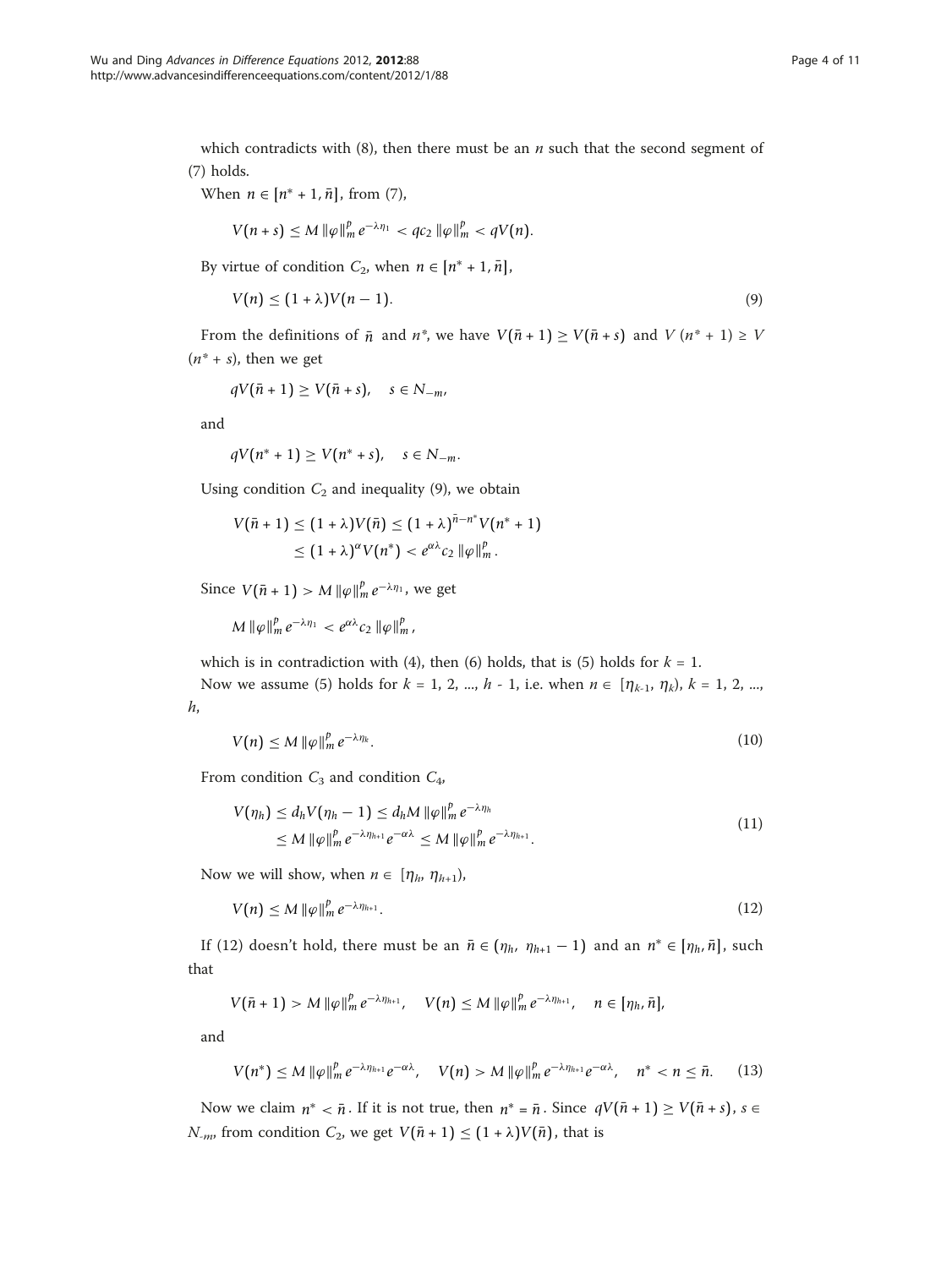$$
V(n^*)=V(\bar{n})\geq \frac{1}{1+\lambda}V(\bar{n}+1)\geq \frac{e^{\lambda\alpha}}{1+\lambda}M\left\|\varphi\right\|_m^pe^{-\lambda\eta_{h+1}}e^{-\alpha\lambda}>M\left\|\varphi\right\|_m^pe^{-\lambda\eta_{h+1}}e^{-\alpha\lambda},
$$

which is in conflict with (13).

For  $n \in [n^* + 1, \bar{n}]$  and  $s \in N_{-m}$ ,

$$
V(n+s) \leq M \|\varphi\|_m^p e^{-\lambda \eta_h} = e^{\lambda(\eta_{h+1} - \eta_h)} M \|\varphi\|_m^p e^{-\lambda \eta_{h+1}} \leq e^{2\lambda \alpha} M \|\varphi\|_m^p e^{-\lambda \eta_{h+1}} e^{-\alpha \lambda} \leq qV(n).
$$

Using condition  $C_2$ , we have

 $V(n) \leq (1 + \lambda)V(n - 1), \quad n \in [n^* + 1, \bar{n}],$ 

and, obviously,

$$
qV(\bar{n}+1)\geq V(\bar{n}),
$$

then by virtue of condition  $C_2$ , we obtain

$$
V(\bar{n} + 1) \le (1 + \lambda)V(\bar{n}).\tag{14}
$$

Using the definition of  $V(n^*)$ , we can easily get

*qV*( $n$ <sup>\*</sup> + 1) > *V*( $n$ <sup>\*</sup> + *s*), *s* ∈ *N*−*m*.

Then, by virtue of condition  $C_2$  we have

$$
V(n^* + 1) \le (1 + \lambda)V(n^*). \tag{15}
$$

Consequently,

$$
V(\bar{n}+1) \leq (1+\lambda)V(\bar{n}) \leq (1+\lambda)^{\bar{n}-n^*}V(n^*+1)
$$
  
\n
$$
\leq (1+\lambda)^{\bar{n}-n^*+1}V(n^*) \leq (1+\lambda)^{\alpha}V(n^*)
$$
  
\n
$$
< e^{\alpha\lambda}M \|\varphi\|_m^{\beta}e^{-\lambda\eta_{h+1}}e^{-\alpha\lambda}
$$
  
\n
$$
= M \|\varphi\|_m^{\beta}e^{-\lambda\eta_{h+1}} < V(\bar{n}+1),
$$

which is a contradiction. Then (5) holds for  $k = h + 1$ . By induction, we know (5) holds for any  $n \in [\eta_k, \eta_{k+1}), k \in \mathbb{N}$ . From condition  $C_1$ , for any  $n \in [\eta_k, \eta_{k+1}), k \in \mathbb{N}$ 

$$
c_1\big|x(n,\,\varphi)\big|^p\leq V(n)\leq M\|\varphi\|_m^pe^{-\lambda\eta_{h+1}}\leq M\|\varphi\|_m^pe^{-\lambda n},
$$

that is

$$
|x(n, \varphi)| \leq \left(\frac{M}{c_1}\right)^{1/p} \|\varphi\|_{m} e^{-\frac{\lambda}{p}n},
$$

which is the assertion. □

Now we are on the position to state a corollary, which is another criterion of exponential stability for system (1). This criterion does not dependent on the Lyapunov function but just dependents on the system function, impulsive moments and impulsive gain.

Corollary 3. Assume that system (1) satisfies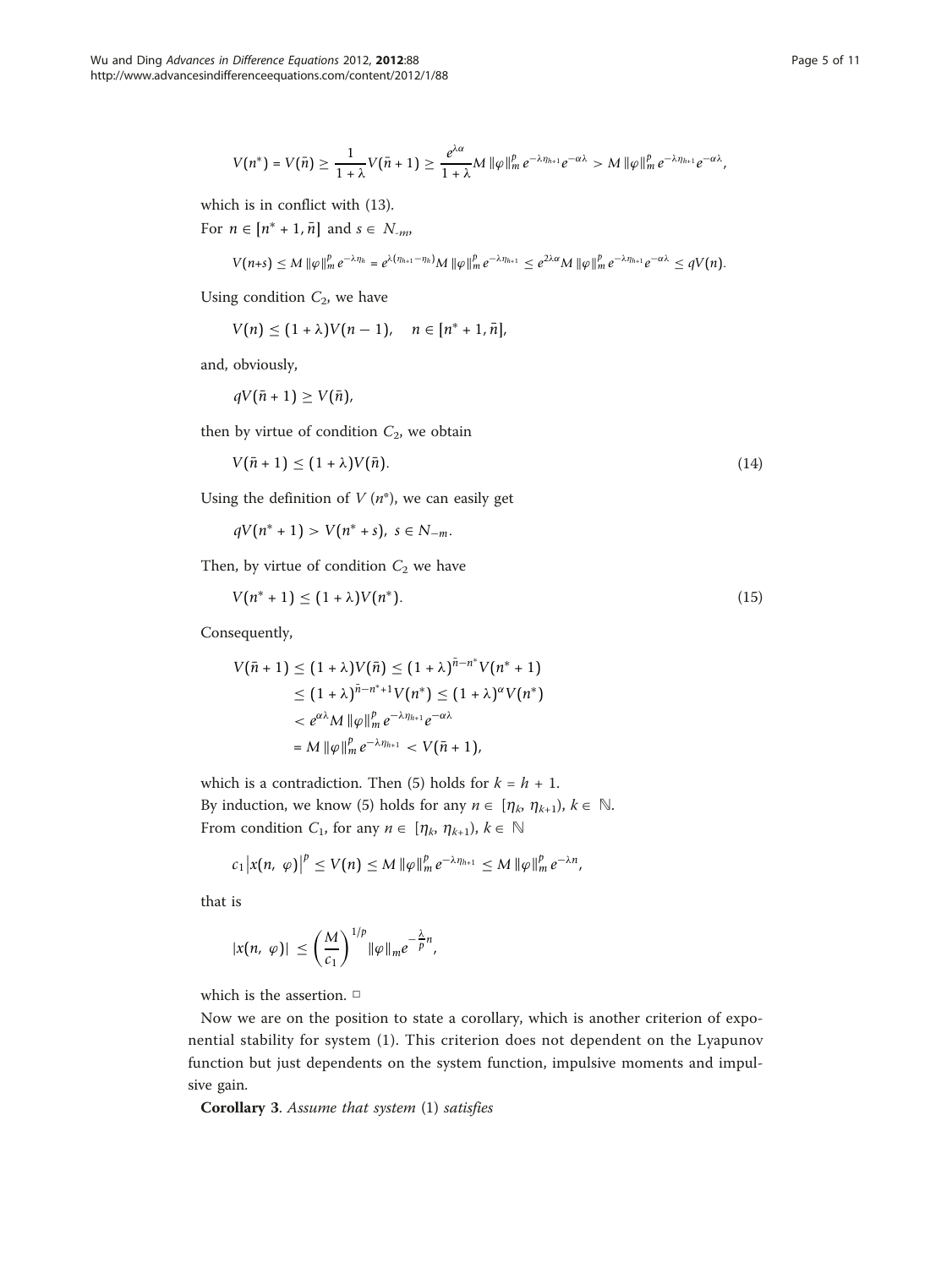(1) for any  $n \in \mathbb{N}$ , there exist positive constants  $u(n)$  and  $a_i(n)$ , j = 0, 1, ..., m, such that

$$
|f(n,x(n-m),x(n-m+1),...,x(n))| \leq u(n)|x(n)| + \sum_{j=0}^{m} a_j(n)|x(n-j)|
$$

and  $\mu_0 = \sup_{n \in \mathbb{N}} \{u(n)\}, \quad \mu = \sup_{n \in \mathbb{N}}$ *n*∈**N**  $\left[\nabla^m\right]$  $\begin{Bmatrix} m \\ j=0 \end{Bmatrix}$  are finite numbers.

(2) there exist positive constant  $\lambda$ , integer  $\alpha > 1$  and constant q, satisfying  $q \ge e^{2\lambda\alpha}$ , such that  $\mu q(\mu_0 + \mu)$  <1 and

$$
0 < \frac{\mu_0^2 + \mu_0 \mu}{1 - q \mu (\mu_0 + \mu)} - 1 \le \lambda.
$$

(3) 
$$
\eta_{k+1} - \eta_k \le \alpha
$$
 and  $\ln d_k + \lambda(\eta_{k+1} - \eta_k) \le -\lambda \alpha$  where  $d_k = \beta_k^2, k \in \mathbb{N}$ .

Then, for any initial data  $\phi(s)$ ,  $s \in N_{-m}$  the solution  $x(n, \phi)$  of system (1) satisfies

$$
|x(n, \varphi)| \leq \|\varphi\|_m e^{-\frac{\lambda}{2}n},
$$

that is, the trivial solution of  $(1)$  is globally exponentially stable.

*Proof.* Let  $c_1 = c_2 = 1$ ,  $p = 2$ ,  $V(n) = |x(n)|^2$  in Theorem 2. Under this situation, it is sufficient to verify the condition  $C_2$  of Theorem 2. Using condition (1), Hölder inequality and the assumption  $|x_{n+j}|^2 \le q |x_{n+1}|^2$ , for  $j \in N_{-m}$ , if  $n \ne \eta_k$  - 1, we can obtain

$$
\begin{split}\n|x(n+1)|^{2} &= |f(n, x(n-m), x(n-m+1), \ldots, x(n))|^{2} \\
&\leq \left(u(n)|x(n)| + \sum_{j=0}^{m} a_{j}(n)|x(n-j)|\right)^{2} \\
&= u^{2}(n)|x(n)|^{2} + 2u(n)|x(n)| \left(\sum_{j=0}^{m} a_{j}(n)|x(n-j)|\right) + \left(\sum_{j=0}^{m} a_{j}(n)|x(n-j)|\right)^{2} \\
&\leq u^{2}(n)|x(n)|^{2} + u(n) \sum_{j=0}^{m} a_{j}(n)(|x(n-j)|^{2} + |x(n)|^{2}) \\
&\quad + \left(\sum_{j=0}^{m} (a_{j}(n)) \frac{1}{2} |x(n-j)|\right)^{2} \\
&\leq u^{2}(n)|x(n)|^{2} + u(n) \sum_{j=0}^{m} a_{j}(n)(q|x(n+1)|^{2} + |x(n)|^{2}) \\
&\quad + \left(\sum_{j=0}^{m} a_{j}(n)\right) \left(\sum_{j=0}^{m} a_{j}(n)q|x(n+1)|^{2}\right) \\
&\leq u(n) \left(u(n) + \sum_{j=0}^{m} a_{j}(n)\right) |x(n)|^{2} + q \left(\sum_{j=0}^{m} a_{j}(n)\right) (u(n) + a(n)) |x(n+1)|^{2} \\
&\leq \mu_{0}(\mu_{0} + \mu)|x(n)|^{2} + q\mu(\mu_{0} + \mu)|x(n+1)|^{2}.\n\end{split}
$$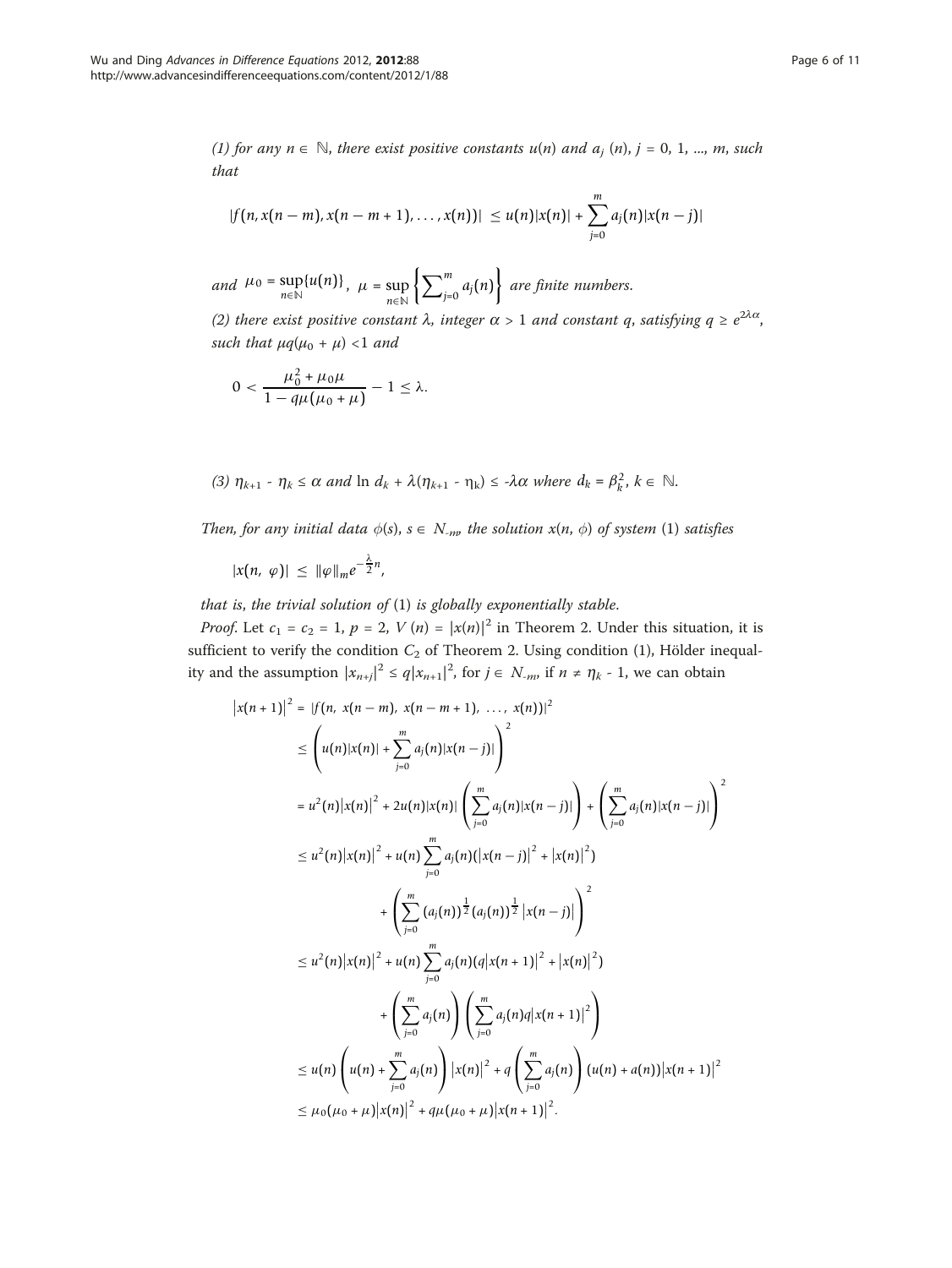From condition (2) we have  $q\mu(\mu_0 + \mu)$  <1, this yields

$$
|x(n+1)|^2 - |x(n)|^2 \le \left(\frac{(\mu_0 + \mu)\mu_0}{1 - q\mu(\mu_0 + \mu)} - 1\right) |x(n)|^2 \le \lambda |x(n)|^2.
$$

That is,

$$
V(n+1)-V(n)\leq \lambda V(n).
$$

This completes the proof. □

#### Application to discrete impulsive delay Nicholson's blowflies model

Consider the discrete Nicholson's blowflies model with delay (see [\[24,25\]](#page-10-0)):

$$
x(n + 1) - x(n) = -cx(n) + ax(n - m)e^{-bx(n-m)}, \quad n = 0, 1, ..., \tag{16}
$$

where  $c \in (0, 1)$ ,  $a, b \in (0; +\infty)$  and  $m \in \mathbb{N}$ , together with the initial values

$$
x(n)=\varphi(n),\quad n\in N_{-m},
$$

where  $\phi(n) > 0$ ,  $n \in N_{-m}$ .

In view of the application of system (16) in practice, we only take an interest in the positive value of (16). When  $c < a$ , there is a unique positive equilibrium

$$
u^* = \frac{1}{b} \ln \frac{a}{c}.
$$

In [[24,25](#page-10-0)], the authors studied the fold bifurcation and Neimark-Sacker bifurcation. For the convenience, we present the result in [\[25](#page-10-0)] as follows:

Lemma 4. Suppose that  $c < a$  is satisfied and denotes

$$
a^* = c \exp \left( 1 + \frac{((1-c)^2 + 1 - 2(1-c)\cos\theta)^{\frac{1}{2}}}{c} \right),
$$

where  $\theta$  is the solution of  $\frac{\sin((m+1)\theta)}{\sin((m+1)\theta)} = \frac{1}{c}$ , and  $\theta \in (0, \frac{\pi}{m+1})$ ,

(1) If  $a < a^*$ , then  $u^*$  is asymptotically stable. (2) If  $a > a^*$ , then  $u^*$  is unstable.

Here, we assume that  $a > a^*$  and consider a discrete impulsive Nicholson's blowflies model with delay:

$$
\begin{cases}\n x(n+1) - x(n) = -cx(n) + ax(n-m)e^{-bx(n-m)}, & n \neq n_k - 1, \\
 x(n_k) = u^* + \beta_k(x(n_k - 1) - u^*), \\
 x(n) = \varphi(n), & n \in N_{-m}\n\end{cases}
$$
\n(17)

where  $\beta_k \in \mathbb{R}$ ,  $\eta_k$ ,  $k = 1, 2, ...$ , are the instances of impulse effect, satisfying  $0 \lt \eta_1 \lt \eta_2$  $\langle \dots \langle \eta_k \rangle \rangle$  and  $\eta_k \to \infty$  as  $k \to +\infty$ . We suppose there exists a positive constant  $\alpha$ such that  $\eta_{k+1}$  -  $\eta_k \le \alpha$ .

Substituting  $y_n = x_n - u^*$  into (17) yields

$$
\begin{cases}\n\gamma(n+1) = (1-c)\gamma(n) + c(\gamma(n-m) + u^*)e^{-by(n-m)} - cu^*, \, n \neq \eta_k - 1, \\
\gamma(\eta_k) = \beta_k \gamma(\eta_k - 1), \\
\gamma(n) = \varphi(n) - u^*, \quad n \in N_{-m}.\n\end{cases}
$$
\n(18)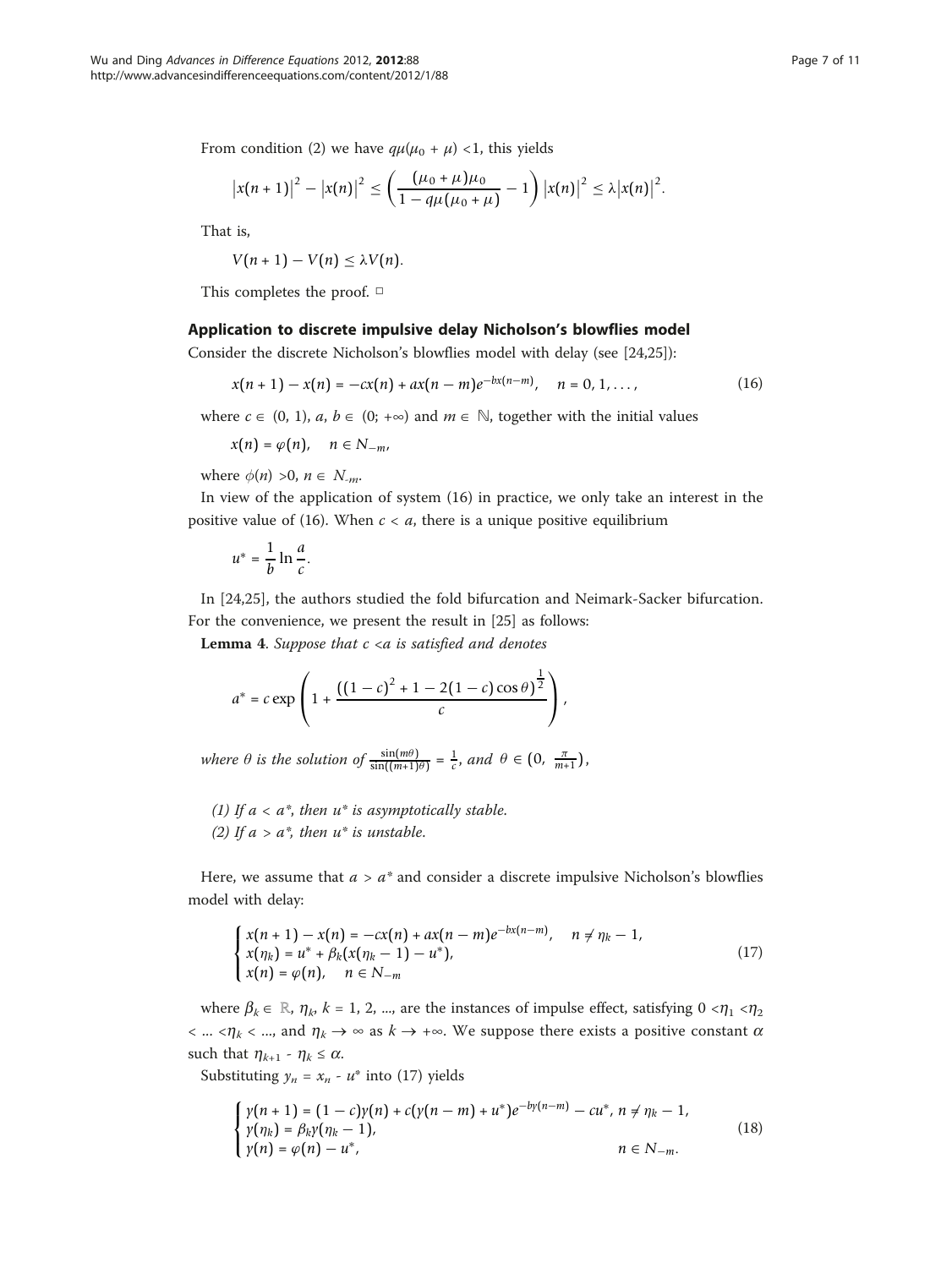**Definition 5.** We call the equilibrium  $u^*$  of system (17) is exponentially stable, if the trivial solution of system (18) is exponentially stable.

It is easy to get that  $(-u^*, +\infty)$  is an invariant set of system (18). For  $\{y(n)\}\subseteq (-u^*,$ +∞),

$$
|f(n, y(n), ..., y(n-m))|
$$
  
\n
$$
= |(1-c)y(n) + c(y(n-m) + u^*)e^{-by(n-m)} - cu^*|
$$
  
\n
$$
\leq (1-c)|y(n)| + c|(y(n-m) + u^*)e^{-by(n-m)} - cu^*|
$$
  
\n
$$
= (1-c)|y(n)| + c|e^{-b\xi}(1 - b(\xi + u))||y(n-m)|
$$
  
\n
$$
\leq (1-c)|y(n)| + ce^{bu^*}|y(n-m)|
$$
  
\n
$$
= (1-c)|y(n)| + a|y(n-m)|,
$$
 (19)

Where  $\xi \in (-u^*, y(n-m))$ .

By using Corollary 3, inequality (19) and noting  $\eta_{k+1}$  -  $\eta_k \le \alpha$ , we can get the following corollary:

**Corollary 6.** Assume there exist constants  $\lambda > 0$ , integer  $\alpha > 1$  and  $q \ge e^{2\lambda\alpha}$ , such that the following inequalities hold

- (1)  $aq(1 c + a) < 1$  and  $0 < \frac{(1 c)^2 + a(1 c)}{1 aq(1 c + a)} 1 \le \lambda$ .
- $(2) \ln \beta_k^2 + \lambda (\eta_{k+1} \eta_k) \leq -\lambda \alpha$ .

Then, the positive equilibrium  $u^*$  of (17) is exponentially stable.

**Corollary** 7. Suppose that  $0 < a(1 - c + a) < 1$  in system (17). Given a positive constant  $\lambda$  and an integer  $\alpha > 1$  satisfying  $\lambda < -\frac{1}{2\alpha} \ln(a(1-c+a))$ ,  $\eta_{k+1}$  -  $\eta_k < \alpha$ ,  $k = 1$ , 2, ..., and

$$
0 < \frac{\left(1-c\right)^2 + a(1-c)}{1 - ae^{2\alpha\lambda}(1 - c + a)} - 1 \leq \lambda.
$$

If there exist constants  $\{\beta_k\}_{k=1}^{\infty}$ , such that

ln β<sup>2</sup><sub>*k*</sub> < -2λα,

then, the positive equilibrium  $u^*$  of (17) is exponentially stable.

*Proof.* Taking  $q = e^{2\lambda\alpha}$ , noting  $\eta_{k+1}$  -  $\eta_k \le \alpha$  and by virtue of Corollary 6, we get the assertion directly. □

Remark 8. Corollary 7 tells us, for any positive constant  $\lambda$  satisfying  $\lambda < -\frac{1}{2\alpha} \ln(a(1-c+a))$ , we can take an impulsive strategy  $\{\eta_k\}_{k=1}^{\infty}$  and  $\{\beta_k\}_{k=1}^{\infty}$ , such that the equilibrium  $u^*$  is exponentially stable, the exponential rate is less than  $-\frac{\lambda}{2}$ .

### Numerical experiments

We take  $a = 0.03$ ,  $b = 0.5$ ,  $c = 0.001$ ,  $m = 1000$  in the system of (16), the equilibrium of Equation (16) is  $u^* = 6.8024$  and it is unstable [\[24,25](#page-10-0)] (see Figure [1\)](#page-8-0), where the initial values are  $\phi(n) \equiv 6$ .

We adopt the impulsive control as follows:

Choose  $\eta_k = 3k$ , and then choose  $\beta_k = e^{-0.3}$ , take  $\lambda = 0.1$  and  $q = 2$ .

The conditions of Corollary 6 are satisfied, then the positive equilibrium point of (16) is exponentially stable (see Figure [2](#page-8-0)), where the initial values are also  $\phi(n) \equiv 6$ .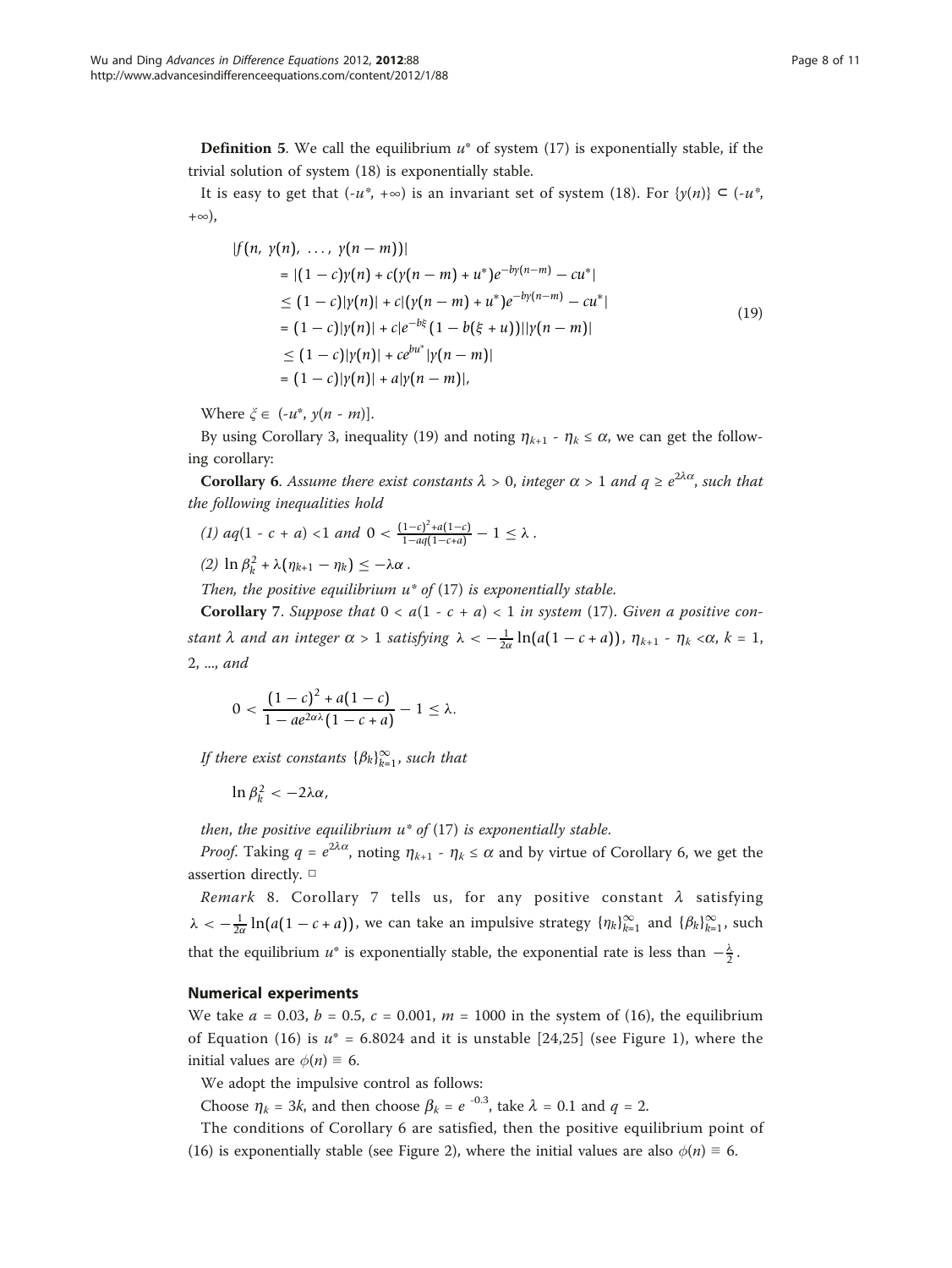<span id="page-8-0"></span>

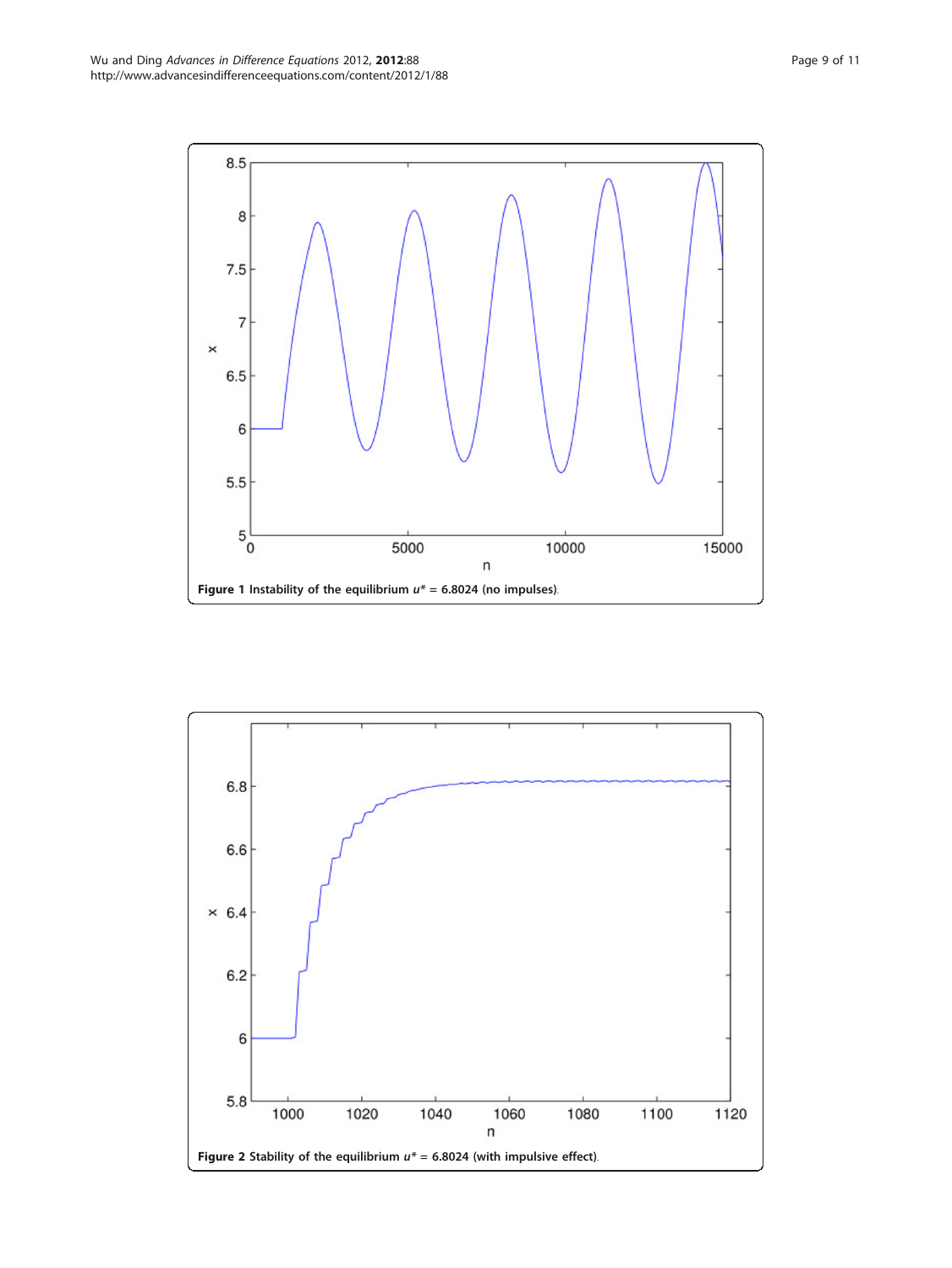# <span id="page-9-0"></span>Conclusion

In this article, we established some global exponential stability criteria for impulsive delay difference systems by employing the Lyapunov function and Razumikhin technique. Using our result, we dealt with the discrete impulsive Nicholson's blowflies model. We obtained the sufficient conditions of exponential stability for the positive equilibrium of this model. At last, we presented an example to illustrated the e ciency of our results.

#### Acknowledgements

This work was supported by the National Natural Science Foundation of China under Grant 11026189 and by the Natural Scientific Research Innovation Foundation in Harbin Institute of Technology (HIT.NSRIF.201014).

#### Authors' contributions

Both authors contributed equally to the manuscript.

#### Competing interests

The authors declare that they have no competing interests.

#### Received: 28 March 2012 Accepted: 27 June 2012 Published: 27 June 2012

#### References

- 1. Paternoster, B, Shaikhet, L: Stability of equilibrium points of fractional difference equations with stochastic perturbations. Adv Diff Equ 2008, 21 (2008). doi:10.1155/2008/718408
- 2. Shaikhet, L: About an unsolved stability problem for a stochastic difference equation with continuous time. J Diff Equ Appl. 17, 441–444 (2011). doi:10.1080/10236190903489973
- 3. Zheng, B: Explicit conditions for stability of nonlinear scalar delay impulsive difference equation. Adv Diff Equ 2012, 17 (2012). doi:10.1155/2010/461014. doi:10.1186/1687-1847-2012-17
- 4. Xu, SY, Lamb, J, Yang, CW: Quadratic stability and stabilization of uncertain linear discrete-time systems with state delay. Syst Control Lett. 43, 77-84 (2001). doi:10.1016/S0167-6911(00)00113-4
- 5. Ferreira, C, Silva, FC: On the stabilization of linear discrete-time systems. Linear Alg Appl. 390, 7–18 (2004)
- 6. Liu, B, Marquez, HJ: Razumikhin-tpye theorems for discrete delay systems. Automatica. 43, 1219–1225 (2007).
- doi:10.1016/j.automatica.2006.12.032
- 7. De la Sen, M, Agarwal, RP, Ibeas, A, Alonso-Quesada, S: On the existence of equilibrium points, boundedness, oscillating behavior and positivity of a SVEIRS epidemic model under constant and SVEIRS epidemic model under constant and impulsive vaccination. Adv Differ Equ 2011, 32 (2011). doi:10.1155/2011/748608. doi:10.1186/1687-1847-2011-32
- 8. De la Sen, M, Agarwal, RP, Ibeas, A, Alonso-Quesada, S: On a generalized time-varying SEIR epidemic model with mixed point and distributed time-varying delays and combined regular and impulsive vaccination controls. Adv Diff Equ 2010, 42 (2010). doi:10.1155/2010/281612
- 9. Agarwal, RP, Karakoç, F: A survey on oscillation of impulsive delay differential equations. Comp Math Appl. 60, 1648–1685 (2010). doi:10.1016/j.camwa.2010.06.047
- 10. Agarwal, RP, Karakocç, F, Zafer, A: A survey on oscillation of impulsive ordinary differential equations. Adv Diff Equ 2010, 52 (2010). doi:10.1155/2010/354841
- 11. Niu, YJ, Liao, D, Wang, P: Stochastic asymptotical stability for stochastic impulsive differential equations and it is application to chaos synchronization. Commun Nonlinear Sci Numer Simul. 17, 505–512 (2012). doi:10.1016/j. cnsns.2011.07.011
- 12. Anokhin, A, Berezansky, L, Braverman, E: Exponential stability of linear delay impulsive differential-equations. J Math Anal Appl. 193, 923–941 (1995). doi:10.1006/jmaa.1995.1275
- 13. Berezansky, L, Braverman, E: On impulsive Beverton-Holt difference equations and their applications. J Diff Equ Appl. 193, 923–941 (1995)
- 14. Zhang, SR, Sun, JT, Zhang, Y: Stability of impulsive stochastic differential equations in terms of two measures via perturbing Lyapunov functions. Appl Math Comput. 218, 5181–5186 (2012). doi:10.1016/j.amc.2011.10.082
- 15. Li, CX, Sun, JT, Sun, RY: Stability analysis of a class of stochastic differential delay equations with nonlinear impulsive effects. J Frankl Inst. 347, 1186–1198 (2010). doi:10.1016/j.jfranklin.2010.04.017
- 16. Xu, LG, Xu, DY: Mean square exponential stability of impulsive control stochastic systems with time-varying delay. Phys Lett A. 373, 328–333 (2009). doi:10.1016/j.physleta.2008.11.029
- 17. Liu, B, Liu, XZ, Teo, K, Wang, Q: Razumikhin-type theorem on exponential stability of impulsive delay systems. IMA J Appl Math. 71, 47–61 (2006)
- 18. Zhu, W, Xu, DY, Yang, ZC: Global exponential stability of impulsive delay difference equations. Appl Math Comput. 181, 65–72 (2006). doi:10.1016/j.amc.2006.01.015
- 19. Wang, Q, Liu, XZ: Impulsive sabilization of delay differential systems via the Lyapunov-Razumikhin method. Appl Math Lett. 20, 839–845 (2007). doi:10.1016/j.aml.2006.08.016
- 20. Bradul, N, Shaikhet, L: Stability of the positive point of equilibrium of Nicholson's blowflies equation with stochastic perturbations: numerical analysis. Discrete Dyn Natl Soc 2007, 25 (2007). doi:10.1155/2007/92959
- 21. Shaikhet, L: Lyapunov Functionals and Stability of Stochastic Difference Equations. Springer, New York/London/ Dordrecht/Heidelberg (2011)